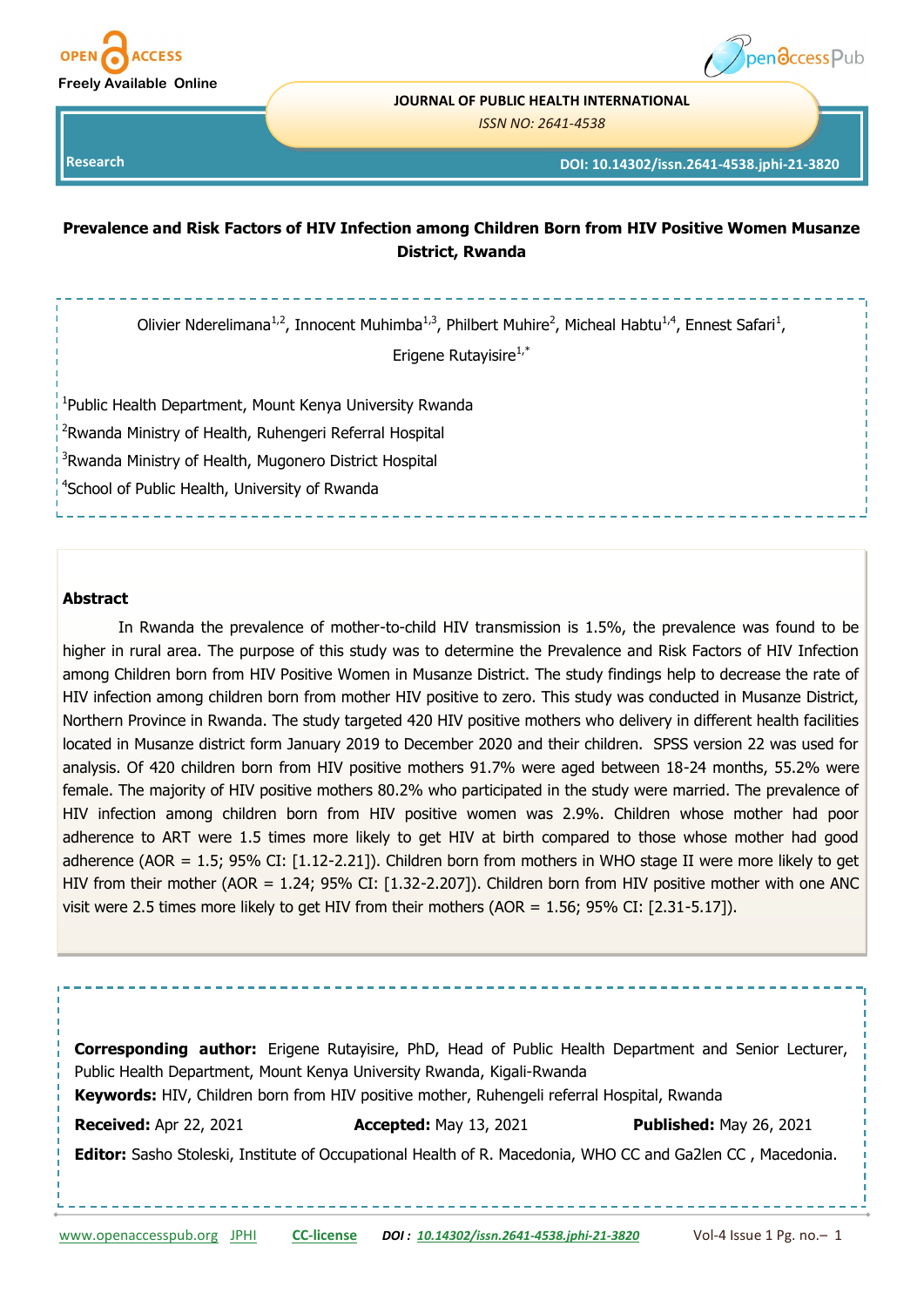

#### **Freely Available Online**

#### **Background**

The transmission of HIV from a HIV-positive mother to her child during pregnancy, labour, delivery or breastfeeding is called mother-to-child transmission. In the absence of any intervention, transmission rates range from 15% to 45%. This rate can be reduced to below 5% with effective interventions during the periods of pregnancy, labour, delivery and breastfeeding [1].

Worldwide, Acquired Immunodeficiency Syndrome (AIDS) accounts for three per cent of deaths in children under five years of age, and six per cent of those in sub-Saharan Africa, where AIDS has become one of the major killers of young children. At least 1600 infants are infected with Human Immunodeficiency Virus (HIV) everyday and more than 600,000 infants are infected by the virus annually. About 90% of these infections occur in developing countries, mainly Sub-Saharan Africa [2].

The primary intervention to reduce MTCT of HIV is antiretroviral treatment for the mother and a short course of antiretroviral drugs for the baby. They also include measures to prevent HIV acquisition in the pregnant woman and appropriate breastfeeding practices. The new Sustainable Development Goals place heightened emphasis on prevention of mother-to-child transmission (PMTCT) in the context of better health for mothers and their children [1].

Most of HIV infected children were from sub-Saharan Africa and mother-to-child transmission during pregnancy, on delivery and during breastfeeding were the major route of infection. It is believed that about two thirds are infected during pregnancy and around the time of delivery, and about one third are infected through breastfeeding. Interventions have reduced MTCT of HIV to less than 2% in high income countries but this rate remains high in resource poor countries ranging between 20% and 45% [3].

In Rwanda, according to the data from Rwanda Biomedical Center, the prevalence of HIV transmission from mother to child is 1.56%. The child is infected during in utero (Trans placenta route) 5-10% due to free virus, infected cell or micro transfusion. Is also infected during delivery 10-20% by ingestion of vaginal secretion and contact with maternal blood. Then the child is infected during breastfeeding on 5-20% [4].

From 2014 up to 2017 the health facilities of Musanze District received 698 pregnant women HIV positive. Among these women, 14 children were infected with HIV infection [5]. The use of Antiretroviral (ARV) drugs is one of the interventions available to prevent transmission of HIV from mother to child during pregnancy, labor and delivery and breastfeeding. ARV prophylaxis, elective caesarean section (CS) and avoidance of breastfeeding reduced risk of MTCT to less than 2 % [6].

The international recommendations on infant and young child feeding in the context of HIV had been last revised by the World Health Organization [7]. Rwanda national protocol of HIV prevention when an HIV pregnant woman is well followed and was shown a good adherence on HIV treatment with Viral Lord suppression, she is supposed at 100% to have a child free from HIV infection [8].

It is recommended that when the pregnant women have been tested HIV positive, she should immediately start the ART. However some women still resisting on starting ART or poor adherence to HIV drugs due to different factors such negative health seeking behavior, lower education level, socio economic condition and cultural aspects [8]. Therefore, there was a need to assess prevalence and risk factors of HIV infection among children born from HIV positive women in Musanze district of Rwanda.

# **Methods**

#### Research Design

The study was retrospective quantitative method was used because this study determined prevalence of HIV infection among children born from mother HIV positive. Retrospective assessed subjects' histories of exposures and outcomes over a specified time period. The study was examined the medical files of both children and women HIV positive in PMTCT period. 15 health centers of Musanze District were included in this study.

## Target Population

The study population composed by the HIV positive pregnant women from conception to 24 months after delivery and their children followed in PMTCT service from birth to 24 months with their final HIV test result. The said populations was from 15 health centers

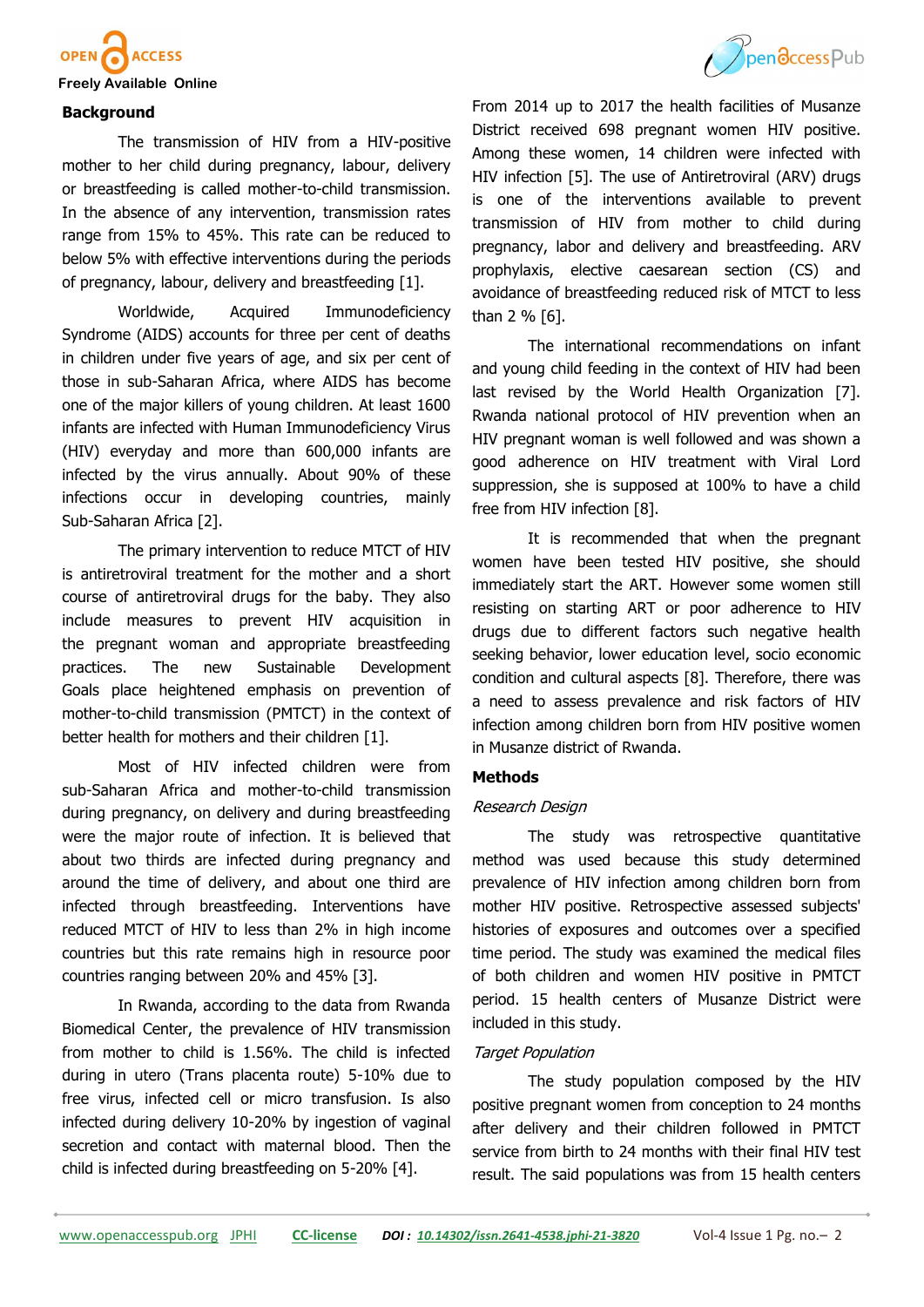

# Ppendccess Pub

# **Freely Available Online**

of Musanze District and were 420 children who were in follow up in December 2019 [5].

#### Sample Size

The sample size was 420 children from 15 health centers in Musanze District followed from conception to 24 months after delivery with their final HIV test result. Depending on the objective of this study, all study population was enrolled in the research to better estimate the prevalence.

# Data Collection Procedures and Tools

In collaboration with Nurse working in PMTCT service, medical files of both children in follow up and women HIV positive were founded in service. After finding those files, data collectors were sat together and examined the files both children and mother.

Age of the mother, Gestation, marital status, Education, Profession, ART during pregnant period, VL suppression, Adherence, breast abscess, sexual transmitted infections, malnutrition, WHO stage and Antenatal Care were recorded from medical file

From infant there is age and sex, delivery model, place of delivery, ART prophylaxis, type of nutrition and HIV testing.

# Data Analysis Procedures

Raw data from the instrument tool were entered into SPSS version 22 for analysis. Descriptive statistics was used to tabulate and describe data and bivariate analysis to assess the association between independent and dependent variables were carried out using P-value. The strengths of the associations were determined with multivariate logistic regression. Crude and adjusted odd ratios were estimated with 95% confidence interval. Variables with P-value <0.05 were considered statistically significant.

# Ethical Consideration

The introduction letter from Mont Kenya University was deposited to Ruhengeri Referral Hospital for approval of data collection in Health Centers in its catchment area. The Hospital and Health Centers staffs were explained about the benefits of the present study. On the data collection sheet was not provided the patient name. The Health Centers have been guaranteed that the data presentation will not point the name of health facility and the data will be stored confidentially.

# **Results**

# Demographic Characteristic of Mother and their Babies

As shown in the Table1, the majority of the mother with HIV infection (52,1%) were aged 30 - 39 years. Of 420 children born from HIV positive mothers 91.7% were aged between 18-24 months, 55.2% were female. The majority of HIV positive mothers 80.2% who participated in the study were married, 85.5% had only primary education, and 86.5% had informal work. Table 2.

The majority of HIV Positive mother were ART during pregnancy period 410 (97.6%), 408 (97.1%) were suppressed their viral load, 420 (90.0%) demonstrated good adherence to ART medication, (85.7%) of mothers which correspond to 360 mothers were in WHO stage I. Table 3.

The majority (91.2%) of children under the study were delivered by Spontaneous Delivery Vaginal, 96% were delivered at health facilities. The majority of children (96.2%) received ART Prophylaxis in the First 4 hours after birth, 96% were given cotrimaxazol prophylaxis at 6 weeks post-delivery

Prevalence of HIV Infection Among Children Born from HIV Positive Mother. Fig 1.

As can be seen in the table above, in 420 infants, (97.1%) tested negative on final HIV test and (2.9%) infants tested positive on final HIV test positive.

Factors associated with HIV Infection among children born from HIV Positive women Musanze district, Rwanda.

The findings of the factors associated with HIV infection among children born from HIV positive mothers are presented in table 4. The results shows that children born from mother who works in private sector had higher risk of HIV infection compared to those born from unemployed mother (AOR =  $1.97$ ; 95% CI: [1.13-3.25]).

Children whose mother had poor adherence to ART were 1.5 times more likely to get HIV at birth compared to those whose mother had good adherence (AOR = 1.5; 95% CI: [1.12-2.21]). Children born from mothers in WHO stage I and II were more likely to get HIV from their mother with odd ratios of (AOR  $= 1.54$ ;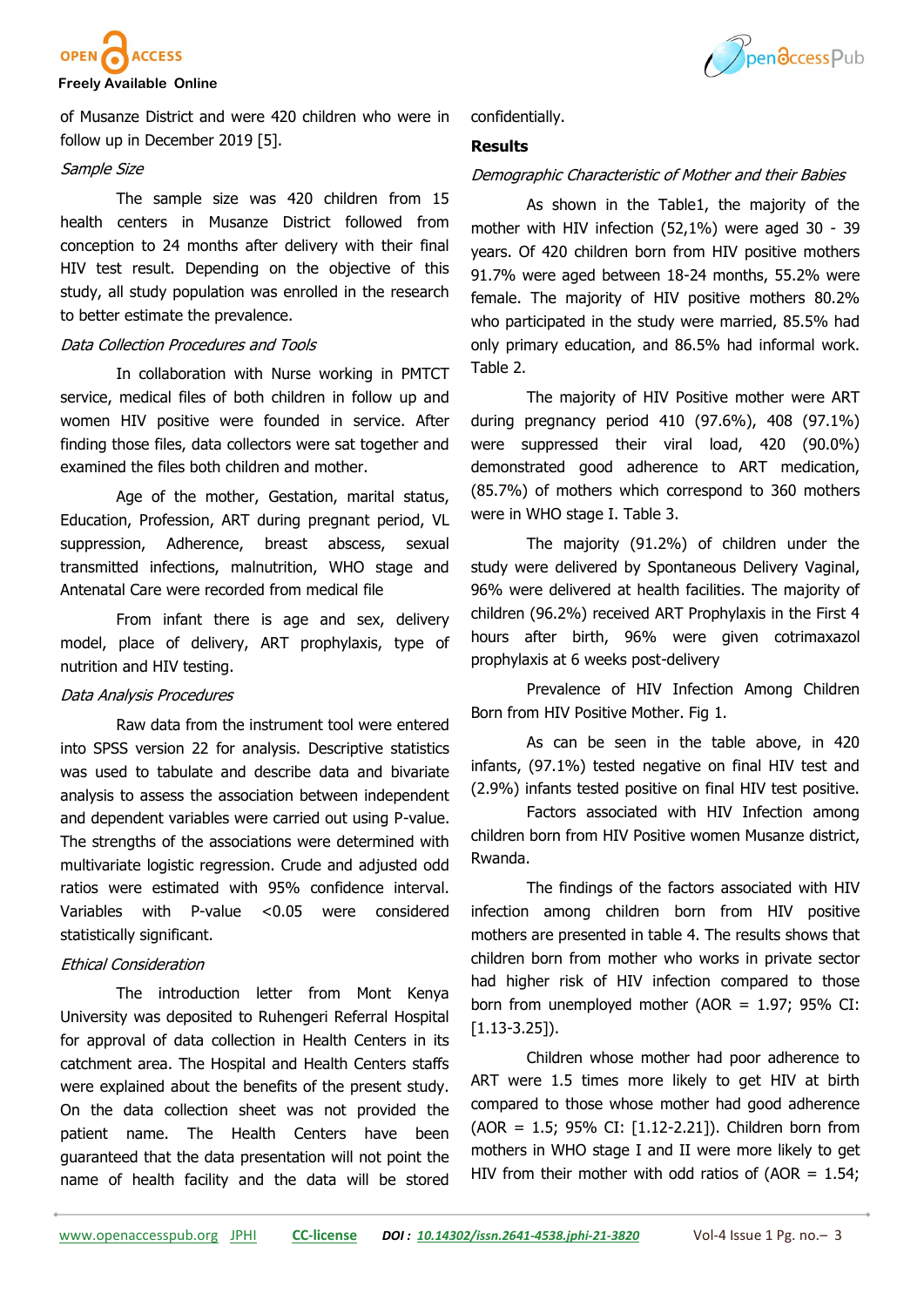



| Table 1. Socio-demographic characteristics of the mothers and babies |           |               |  |  |
|----------------------------------------------------------------------|-----------|---------------|--|--|
| <b>Variable</b>                                                      | $N = 420$ | $\frac{1}{2}$ |  |  |
| Age of the mother                                                    |           |               |  |  |
| $15 - 19$                                                            | 1         | 0.2           |  |  |
| 20-24                                                                | 35        | 8.3           |  |  |
| 25-29                                                                | 86        | 20.5          |  |  |
| 30-39                                                                | 219       | 52.1          |  |  |
| 40-49                                                                | 79        | 18.8          |  |  |
| Age of the Infant                                                    |           |               |  |  |
| <6 weeks                                                             | 9         | 2.1           |  |  |
| 6 weeks -9 months                                                    | 15        | 3.6           |  |  |
| 9-18 months                                                          | 11        | 2.6           |  |  |
| 18 months- 24 months                                                 | 385       | 91.7          |  |  |
| Sex of the infant                                                    |           |               |  |  |
| Male                                                                 | 188       | 44.8          |  |  |
| Female                                                               | 232       | 55.2          |  |  |
| Marital status of the mother                                         |           |               |  |  |
| Single                                                               | 45        | 10.7          |  |  |
| Married                                                              | 337       | 80.2          |  |  |
| Widower                                                              | 18        | 4.3           |  |  |
| Separate                                                             | 20        | 4.8           |  |  |
| <b>Education of the mother</b>                                       |           |               |  |  |
| Non education                                                        | 27        | 6.4           |  |  |
| Primary                                                              | 359       | 85.5          |  |  |
| Secondary                                                            | 30        | 7.1           |  |  |
| University                                                           | 4         | $\mathbf{1}$  |  |  |
| Profession of the mother                                             |           |               |  |  |
| Informal work                                                        | 364       | 86.5          |  |  |
| Private institution                                                  | 52        | 12.4          |  |  |
| Public institution                                                   | 4         | $\mathbf{1}$  |  |  |
| Gestation of the of the mother                                       |           |               |  |  |
| Primigravida                                                         | 85        | 20.2          |  |  |
| Multigravida                                                         | 335       | 79.8          |  |  |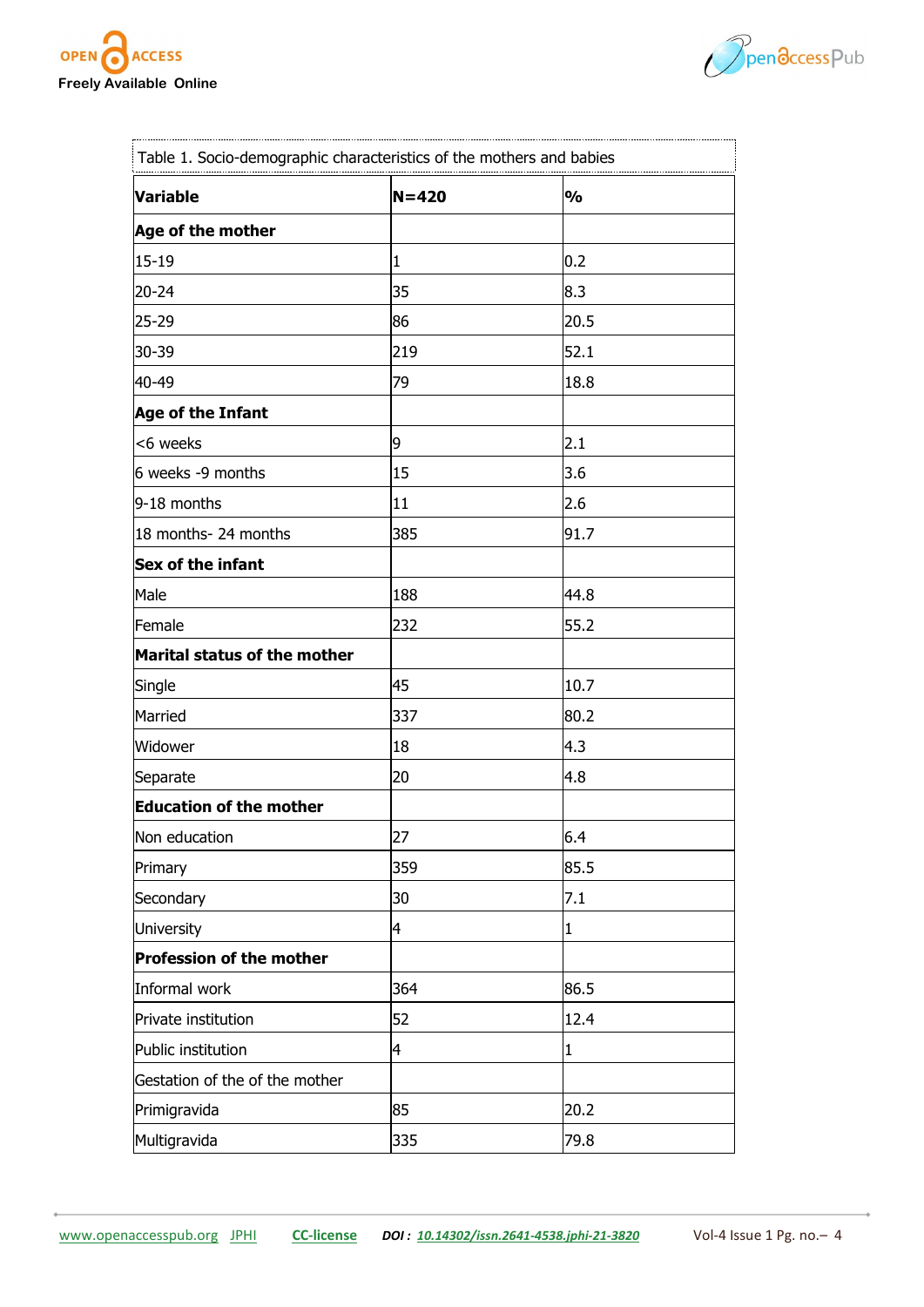



Table 2. Obstetric and gynecological factors for HIV infection among children born from HIV positive women.

| Variable                                     | $N = 420$ | %            |
|----------------------------------------------|-----------|--------------|
| <b>ART during pregnancy period</b>           |           |              |
| Yes                                          | 410       | 97.6         |
| Non                                          | 10        | 2.4          |
| <b>Viral Load Suppression for the mother</b> |           |              |
| Yes                                          | 408       | 97.1         |
| Non                                          | 12        | 2.9          |
| Adherence of the mother on ART               |           |              |
| Good                                         | 378       | 90           |
| Bad                                          | 42        | 10           |
| <b>Breast abscess for the mother</b>         |           |              |
| Yes                                          | 6         | 1.4          |
| Non                                          | 414       | 98.6         |
| <b>Sexual transmitted infection</b>          |           |              |
| Yes                                          | 4         | $\mathbf{1}$ |
| Non                                          | 416       | 99           |
| Malnutrition for the mother                  |           |              |
| Yes                                          | 8         | 1.9          |
| Non                                          | 412       | 98.1         |
| <b>WHO stage of the mother</b>               |           |              |
| Stage I                                      | 360       | 85.7         |
| Stage II                                     | 40        | 9.5          |
| Stage III                                    | 20        | 4.8          |
| The quarter the mother started ANC           |           |              |
| Quarter I                                    | 363       | 86.4         |
| Quarter II                                   | 25        | 6            |
| Quarter III                                  | 11        | 2.6          |
| Quarter IV                                   | 21        | 5            |
| Source: Researcher (2021)                    |           |              |
|                                              |           |              |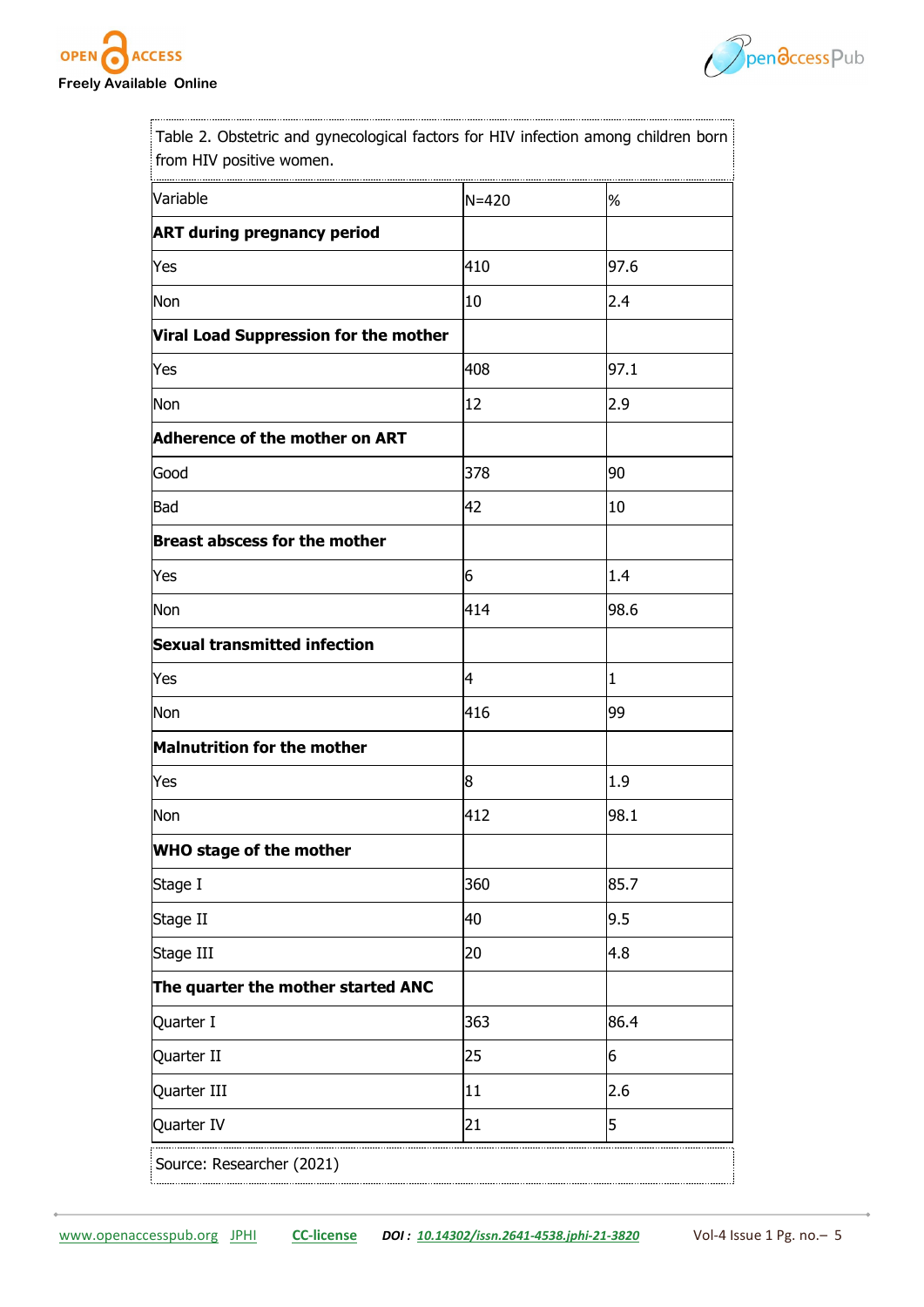



Table 3. Children characteristics factors of HIV infection among children born from HIV positive women

| Variable                                        | $N = 420$ | %              |
|-------------------------------------------------|-----------|----------------|
| Delivery mode of the infant                     |           |                |
| Spontaneous Vaginal Delivery                    | 383       | 91.2           |
| Caesarian Section                               | 37        | 8.8            |
| Place of delivery of the infant                 |           |                |
| Home                                            | 17        | $\overline{4}$ |
| Health facility                                 | 403       | 96             |
| ART prophylaxis in first 4 hours for the baby   |           |                |
| Yes                                             | 404       | 96.2           |
| Non                                             | 16        | 4.8            |
| Complete prophylaxis for 6 weeks after delivery |           |                |
| Yes                                             | 403       | 96             |
| Non                                             | 17        | 14             |
| Type of nutrition of the baby                   |           |                |
| <b>Exclusive breastfeeding</b>                  | 420       | 100            |
| Mixed breastfeeding                             | 10        | 0              |
| Cotrimaxazol at 6 weeks after delivery          |           |                |
| Yes                                             | 407       | 96.9           |
| Non                                             | 13        | 3.1            |
| Weaning at 18 month of the baby                 |           |                |
| Yes                                             | 387       | 92.1           |
| Non                                             | 33        | 7.9            |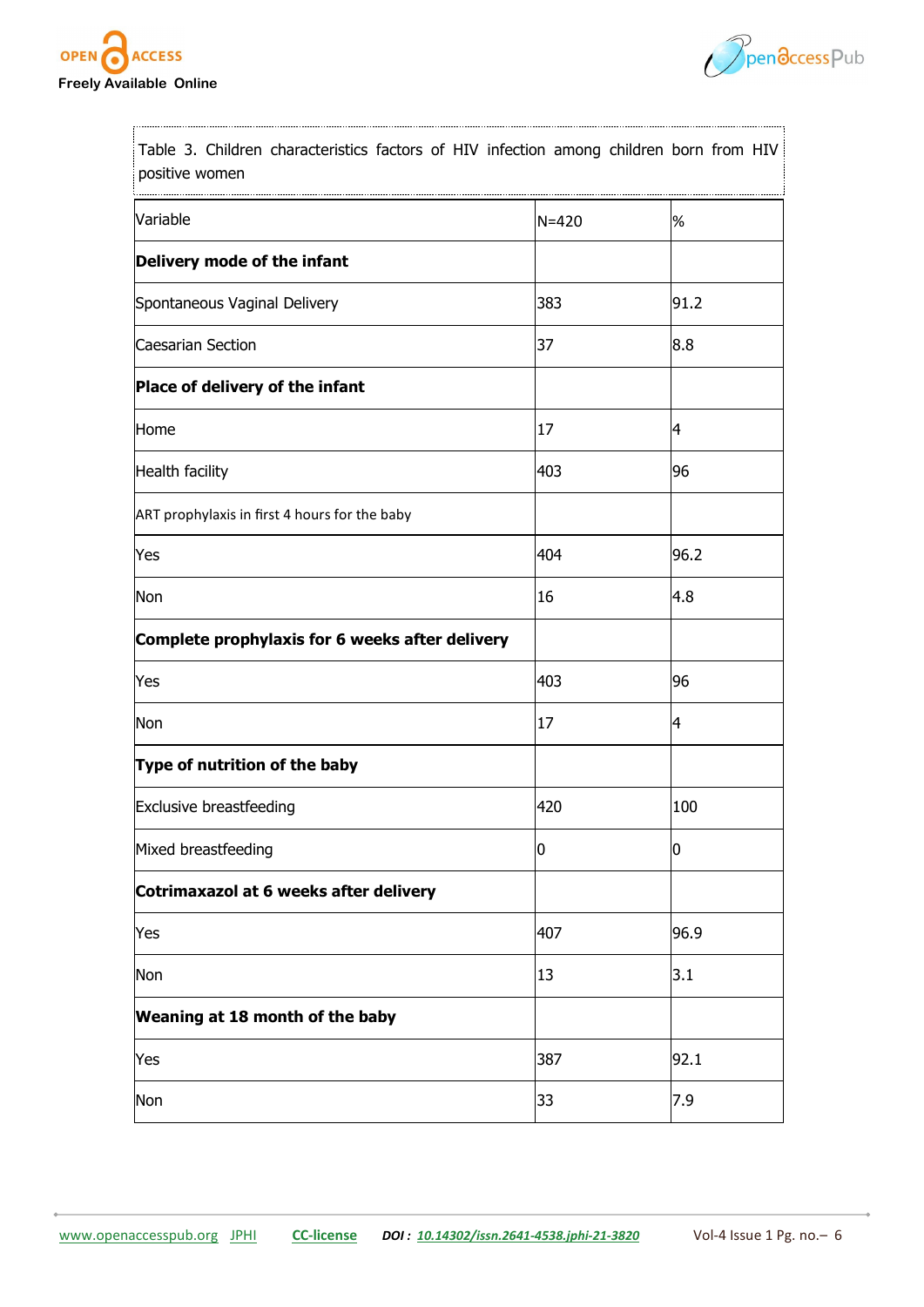



| Variables                          | Crude OR (95% CI)     | Adjusted OR (95% CI)  |
|------------------------------------|-----------------------|-----------------------|
| Mothers occupation                 |                       |                       |
| Informal work                      | $\mathbf{1}$          | $\mathbf{1}$          |
| Working in Private institution     | $1.00(0.3-1.45)$      | $1.97(1.13 - 3.25)^*$ |
| Public servant                     | $0.8(0.45 - 1.32)$    | $1.56(0.45 - 2.20)$   |
| Age of the infant                  |                       |                       |
| < 6 weeks                          | $\mathbf{1}$          | $\mathbf{1}$          |
| 6 weeks $-9$ months                | $1.3(0.78 - 2.32)$    | $1.02(0.45-1.26)$     |
| 9 -18 months                       | $0.98(0.52 - 1.40)$   | $0.63(0.43-1.32)$     |
| $18 - 24$ months                   | $0.13(0.03 - 0.62)$   | $0.45(0.34-0.82)$     |
| Sex of the infant                  |                       |                       |
| Male                               | $\mathbf{1}$          | $\mathbf{1}$          |
| Female                             | $0.68(0.13 - 0.97)$   | $0.42(0.60 - 0.78)$   |
| Adherence to the ART               |                       |                       |
| Good (Ref)                         | $\mathbf{1}$          | $\mathbf{1}$          |
| Poor                               | $1.5(1.34-3.21)^*$    | $1.5(1.12 - 2.21)^*$  |
| HIV WHO states                     |                       |                       |
| Stage I (Ref)                      | $\mathbf{1}$          | $\mathbf{1}$          |
| Stage II                           | $1.96(1.47 - 2.56)*$  | $1.54(1.23 - 2.32)*$  |
| Stage III                          | $1.54(1.23-1.87)$ *   | $1.24(1.32 - 2.07)*$  |
|                                    |                       |                       |
| Number of ANC visit                |                       |                       |
| One visit                          | $2.78(2.11 - 5.91)^*$ | $2.56(2.31 - 5.17)^*$ |
| Two visits                         | $1.7(1.12 - 2.75)^*$  | $1.62(1.10-2.63)*$    |
| Three visits                       | $0.40(0.21 - 1.43)$   | $0.12(0.10-1.43)$     |
| Four visits (Ref)                  | $\mathbf{1}$          | $\mathbf{1}$          |
| Cotrimoxazol prophylaxis at 6 week |                       |                       |
| Yes (Ref)                          | $\mathbf{1}$          | $\mathbf{1}$          |
| No                                 | $0.5(0.10-1.23)$      | $0.32(0.14-1.17)$     |
| Weaning at 18 months               |                       |                       |
| Yes (Ref)                          | $\mathbf{1}$          | $\mathbf{1}$          |
| No                                 | $1.2(1.08 - 2.34)^*$  | $1.14(0.98-1.78)$     |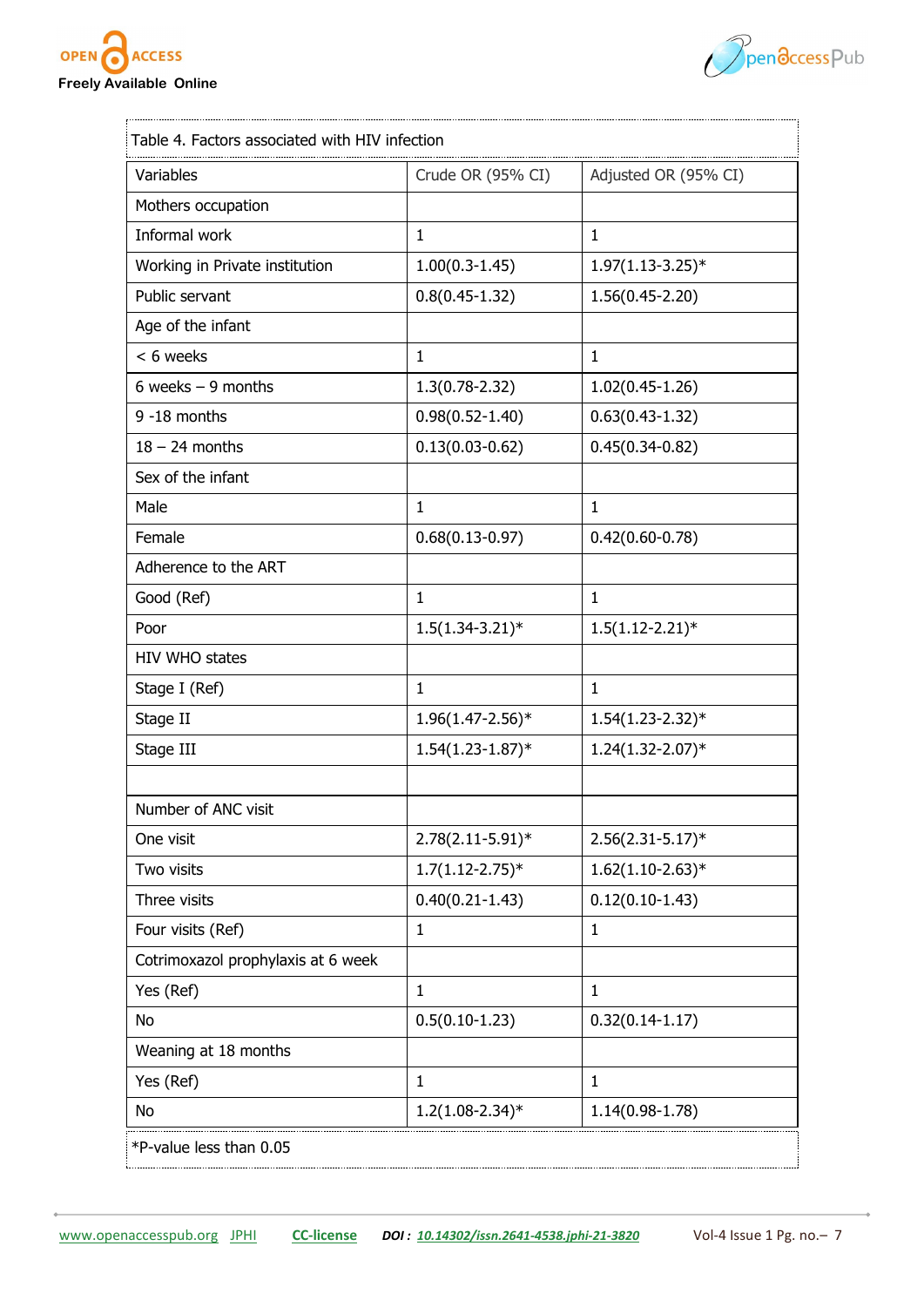





95% CI: [1.12-2.32]), (AOR = 1.24; 95% CI: [1.32-2.207]) respectively.

Children born from HIV positive mother with one ANC visit were 2.5 times more likely to get HIV from their mothers (AOR = 1.56; 95% CI: [2.31-5.17]). Similarly, children born from HIV positive mother who attended only two ANC were 1.6 times more likely to get HIV from their mothers (AOR =  $1.62$ ; 95% CI: [1.10-2.63]).

# **Discussion**

The main objective of this study was to determine the Prevalence and Risk Factors of HIV Infection among Children born from HIV Positive Women in Musanze District. Mother to child transmission of HIV infection occurs when HIV positive women passes the virus to her baby during pregnancy, delivery and breastfeeding period. Of 420 children born from HIV positive mother 12 (2.9%) were HIV positive. The prevalence of HIV infections among children born from HIV positive mother in Musanze District was 2.9%.

In the research conducted by UNAID in 2017 in worldwide founded that the route of HIV infection from mother to child is during pregnancy period, delivery period and breastfeeding period. It is believed that about 2/3 are infected during pregnancy and around the time of delivery, and about 1/3 are infected through breastfeeding period.

A lower HIV prevalence among children born from HIV mother was observed in Musanze District. In contrast the higher prevalence was reported in the study conducted in Ethiopia. The study conducted in Amhara region, Ethiopia showed that the prevalence of HIV infection among HIV exposed infants was 10.1% [10]. In Ethiopia an estimated 1.2 % of pregnant women are living with HIV. Consequently, one of every 3 (33.3%) children born to these women is being infected with HIV [11].

The higher prevalence as also reported in the study conducted in Zimbabwe where mother-to-child HIV transmission is between 15–25%. In Zimbabwe like any other country in sub-Saharan Africa, breastfeeding is the norm with 97% of children reported as ever breastfed [12]. In Tanzania, a study showed that, the overall rate of transmission can go up to 20% if an HIV infected mother breastfeeds for 18–24 months [13]. Similarly to these findings, a research conduct by Rwanda Biomedical Center in 2018 revealed that the prevalence of HIV transmission from mother to child is 1.56% [8]. From 2012, the Government of Rwanda has opted for the WHO option in which all HIV positive pregnant women got engaged in ART regardless of the CD4 count. The process excluded breast feeding protected by ART and women continuing ART as a lifelong treatment. Implementation of WHO option resulted in the reduction of MTCT rate at 18 months. Recent data concluded that MTCT rate dropped to 1.8% in a cohort of exposed infants [9].

Factors such as working in private sector, maternal poor adherence to ART, advanced stage of